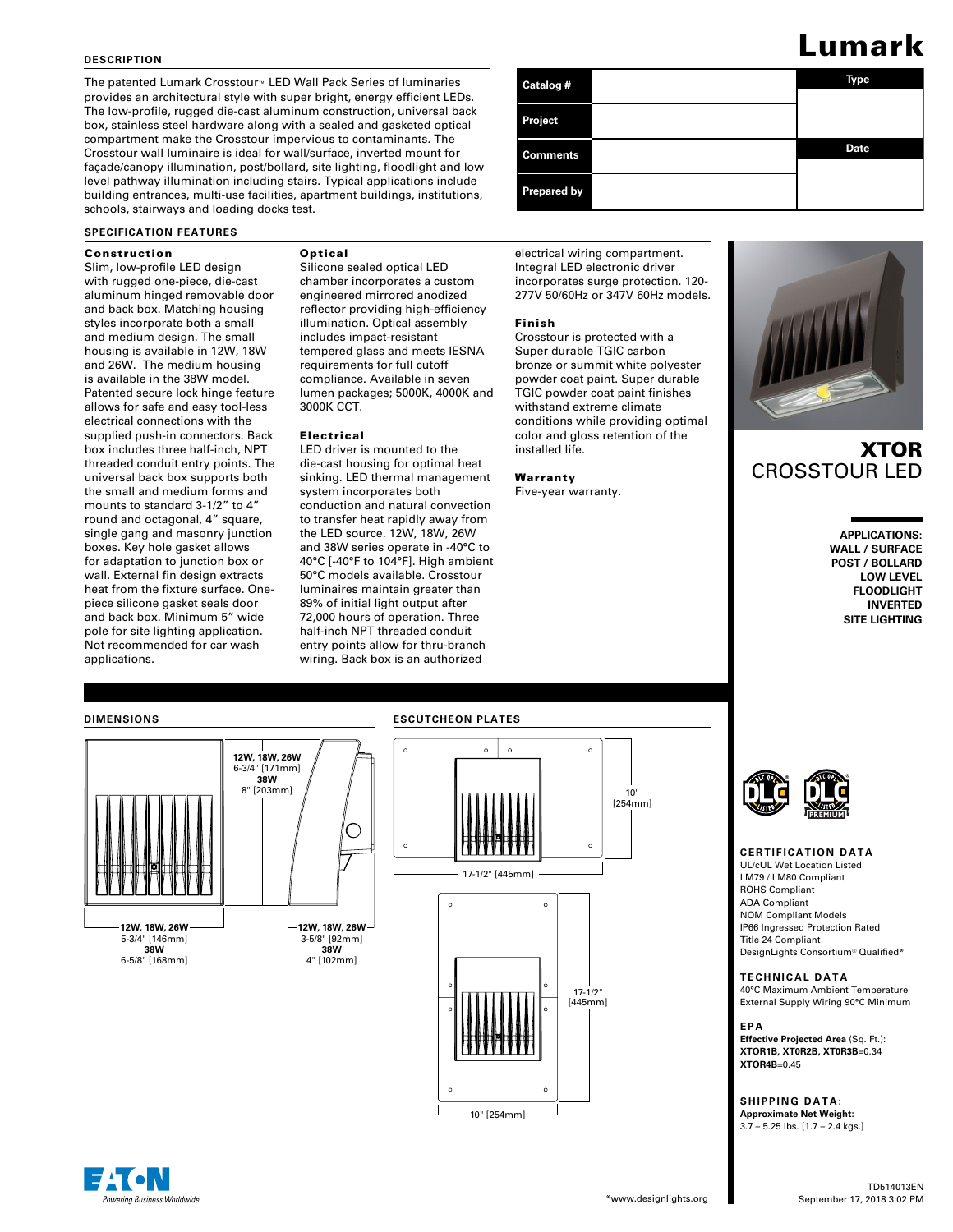## **POWER AND LUMENS BY FIXTURE MODEL**

| <b>LED Information</b>                                                | XTOR1B     | XTOR1B-W        | XTOR1B-Y   | XTOR2B     | XTOR2B-W   | XTOR2B-Y   | XTOR3B   | XTOR3B-W | XTOR3B-Y | XTOR4B   | XTOR4B-W | XTOR4B-Y |
|-----------------------------------------------------------------------|------------|-----------------|------------|------------|------------|------------|----------|----------|----------|----------|----------|----------|
| <b>Delivered Lumens</b><br>(Wall Mount)                               | 1,418      | 1.396           | 1.327      | 2,135      | 2.103      | 1.997      | 2.751    | 2,710    | 2.575    | 4,269    | 4,205    | 3,995    |
| <b>Delivered Lumens</b><br>(With Flood<br>Accessory Kit) <sup>1</sup> | 1.005      | 990             | 940        | 1.495      | 1.472      | 1.399      | 2.099    | 2,068    | 1,965    | 3.168    | 3,121    | 2,965    |
| B.U.G. Rating <sup>2</sup>                                            | B1-U0-G0   | <b>B1-U0-G0</b> | B1-U0-G0   | B1-U0-G0   | B1-U0-G0   | B1-U0-G0   | B1-U0-G0 | B1-U0-G0 | B1-U0-G0 | B2-U0-G0 | B2-U0-G0 | B2-U0-G0 |
| <b>CCT (Kelvin)</b>                                                   | 5.000      | 4.000           | 3.000      | 5,000      | 4.000      | 3.000      | 5,000    | 4.000    | 3.000    | 5.000    | 4.000    | 3,000    |
| <b>CRI (Color</b><br><b>Rendering Index)</b>                          | 70         | 70              | 70         | 70         | 70         | 70         | 70       | 70       | 70       | 70       | 70       | 70       |
| Power<br>Consumption<br>(Watts)                                       | <b>12W</b> | <b>12W</b>      | <b>12W</b> | <b>18W</b> | <b>18W</b> | <b>18W</b> | 26W      | 26W      | 26W      | 38W      | 38W      | 38W      |

**NOTES: 1** Includes shield and visor. **2** B.U.G. Rating does not apply to floodlighting.

#### **LUMEN MAINTENANCE**

| Ambient<br>Temperature | TM-21 Lumen<br><b>Maintenance</b><br>(72,000 Hours) | Theoretical<br>L70<br>(Hours) |  |  |  |  |  |
|------------------------|-----------------------------------------------------|-------------------------------|--|--|--|--|--|
| <b>XTOR1B Model</b>    |                                                     |                               |  |  |  |  |  |
| $25^{\circ}$ C         | >90%                                                | 255,000                       |  |  |  |  |  |
| $40^{\circ}$ C         | >89%                                                | 234,000                       |  |  |  |  |  |
| $50^{\circ}$ C         | >88%                                                | 215,000                       |  |  |  |  |  |
| <b>XTOR2B Model</b>    |                                                     |                               |  |  |  |  |  |
| $25^{\circ}$ C         | >89%                                                | 240,000                       |  |  |  |  |  |
| $40^{\circ}$ C         | >88%                                                | 212,000                       |  |  |  |  |  |
| $50^{\circ}$ C         | >87%                                                | 196,000                       |  |  |  |  |  |
| <b>XTOR3B Model</b>    |                                                     |                               |  |  |  |  |  |
| $25^{\circ}$ C         | >89%                                                | 240,000                       |  |  |  |  |  |
| $40^{\circ}$ C         | >88%                                                | 212,000                       |  |  |  |  |  |
| $50^{\circ}$ C         | >87%                                                | 196,000                       |  |  |  |  |  |
| <b>XTOR4B Model</b>    |                                                     |                               |  |  |  |  |  |
| $25^{\circ}$ C         | >89%                                                | 222,000                       |  |  |  |  |  |
| $40^{\circ}$ C         | >87%                                                | 198,000                       |  |  |  |  |  |
| $50^{\circ}$ C         | >87%                                                | 184,000                       |  |  |  |  |  |



## **CURRENT DRAW**

|         | <b>Model Series</b> |        |        |        |  |  |  |
|---------|---------------------|--------|--------|--------|--|--|--|
| Voltage | XTOR1B              | XTOR2B | XTOR3B | XTOR4B |  |  |  |
| 120V    | 0.103A              | 0.15A  | 0.22A  | 0.34A  |  |  |  |
| 208V    | 0.060A              | 0.09A  | 0.13A  | 0.17A  |  |  |  |
| 240V    | 0.053A              | 0.08A  | 0.11A  | 0.17A  |  |  |  |
| 277V    | 0.048A              | 0.07A  | 0.10A  | 0.15A  |  |  |  |
| 347V    | 0.039A              | 0.06A  | 0.082A | 0.12A  |  |  |  |